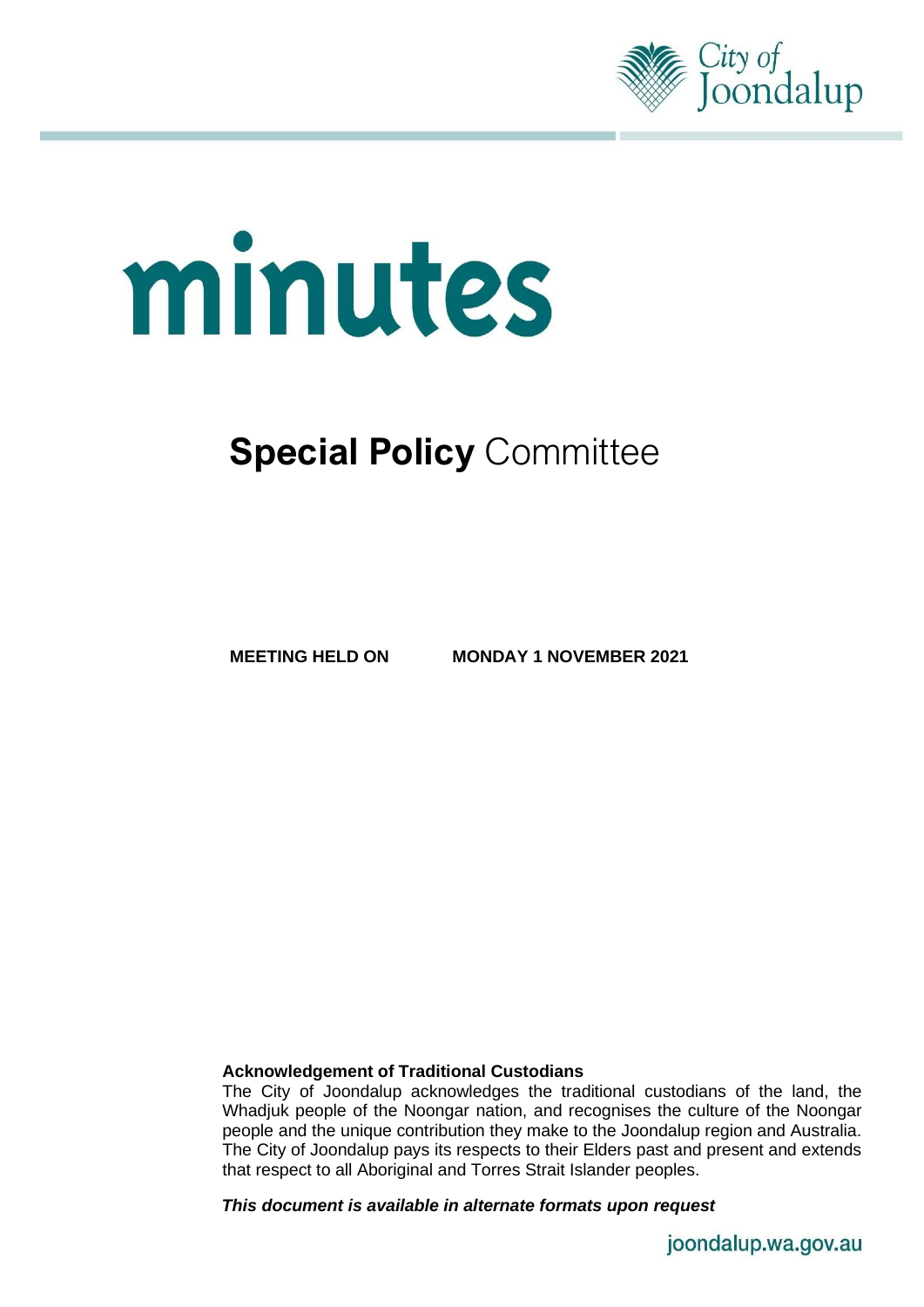# **TABLE OF CONTENTS**

| <b>TITLE</b>                                                                                       | PAGE<br>NO.  |
|----------------------------------------------------------------------------------------------------|--------------|
| <b>DECLARATION OF OPENING</b>                                                                      | $\mathbf{2}$ |
| DECLARATIONS OF FINANCIAL INTEREST / PROXIMITY<br>INTEREST / INTEREST THAT MAY AFFECT IMPARTIALITY | 3            |
| <b>ELECTION OF PRESIDING MEMBER</b>                                                                | 3            |
| <b>ELECTION OF DEPUTY PRESIDING MEMBER</b>                                                         | 3            |
| <b>APOLOGIES AND LEAVE OF ABSENCE</b>                                                              | 3            |
| ANNOUNCEMENTS BY THE PRESIDING MEMBER WITHOUT<br><b>DISCUSSION</b>                                 | 3            |
| <b>IDENTIFICATION OF MATTERS FOR WHICH THE MEETING MAY</b><br><b>BE CLOSED TO THE PUBLIC</b>       | 4            |
| <b>PETITIONS AND DEPUTATIONS</b>                                                                   | 4            |
| <b>REPORT</b>                                                                                      | 5            |
| SETTING OF MEETING DATES - POLICY COMMITTEE                                                        | 5            |
| <b>CLOSURE</b>                                                                                     | 8            |
|                                                                                                    |              |

# **Note:**

Clause 15.10 of the City's *Meeting Procedures Local Law 2013* states:

*This local law applies generally to committee meetings except for clause 7.1 in respect of members seating and clause 7.8 in respect of limitation on members speaking.*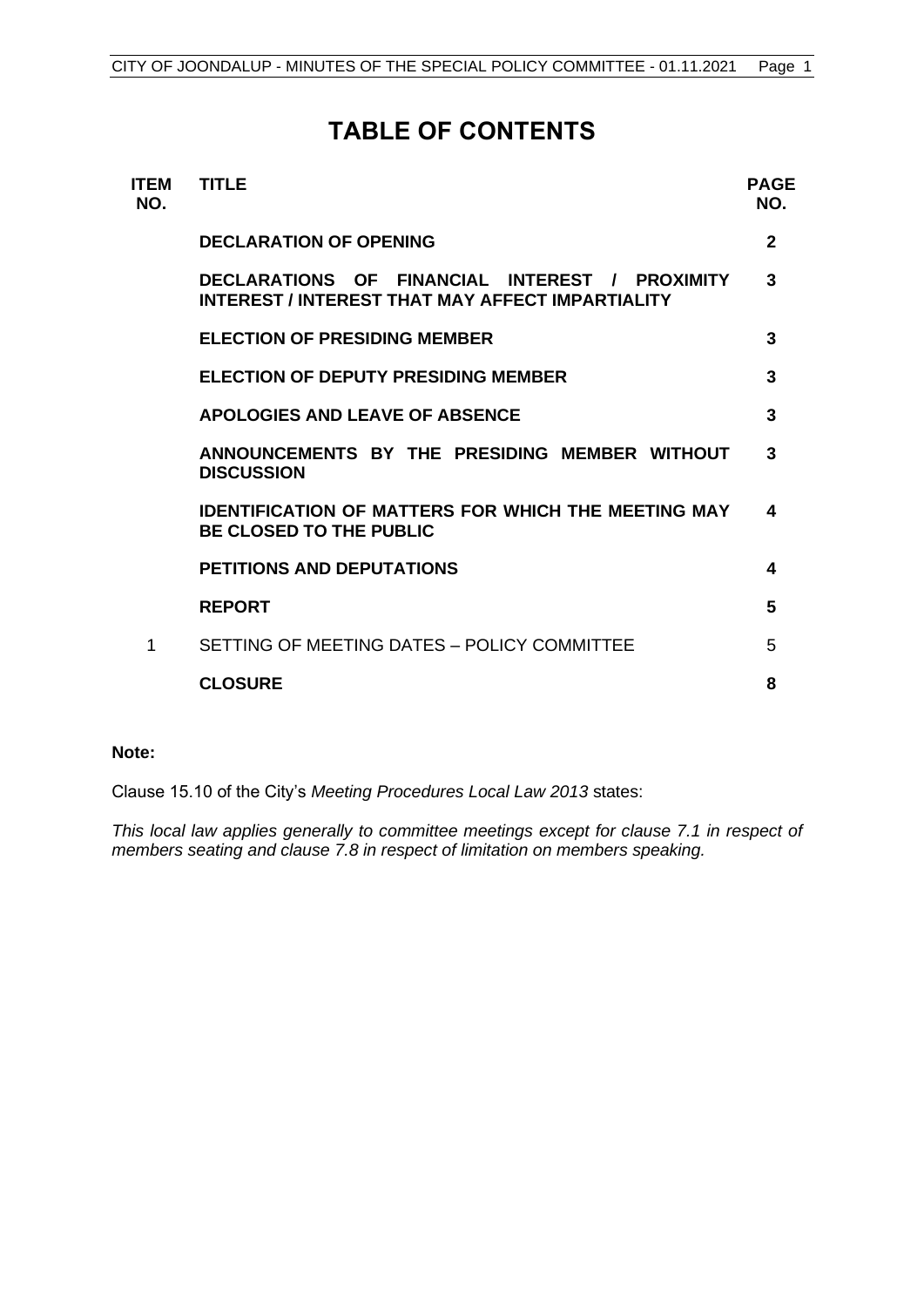# **CITY OF JOONDALUP**

# **MINUTES OF THE SPECIAL POLICY COMMITTEE MEETING HELD IN CONFERENCE ROOM 1, JOONDALUP CIVIC CENTRE, BOAS AVENUE, JOONDALUP ON MONDAY 1 NOVEMBER 2021.**

# **ATTENDANCE**

### **Committee Members**

Cr Suzanne Thompson Mayor Hon. Albert Jacob, JP Cr Adrian Hill Cr Daniel Kingston Cr Russell Poliwka Cr John Raftis Cr John Chester

## **Observers**

Cr Russ Fishwick, JP Cr Tom McLean, JP Cr Nige Jones Cr Christopher May Cr Christine Hamilton-Prime, JP Cr John Logan

# **Officers**

Mr James Pearson Chief Executive Officer Mrs Kylie Bergmann Manager Governance Mrs Vivienne Stampalija Governance Coordinator Mrs Wendy Cowley **Governance Officer** 

Mr Jamie Parry **Director Governance and Strategy** Ms Dale Page **Director Planning and Community Development** Mr Matthew MacPherson Acting Director Infrastructure Services Mr Mat Humfrey Director Corporate Services

# <span id="page-2-0"></span>**DECLARATION OF OPENING**

The Chief Executive Officer declared the meeting open at 8.20pm.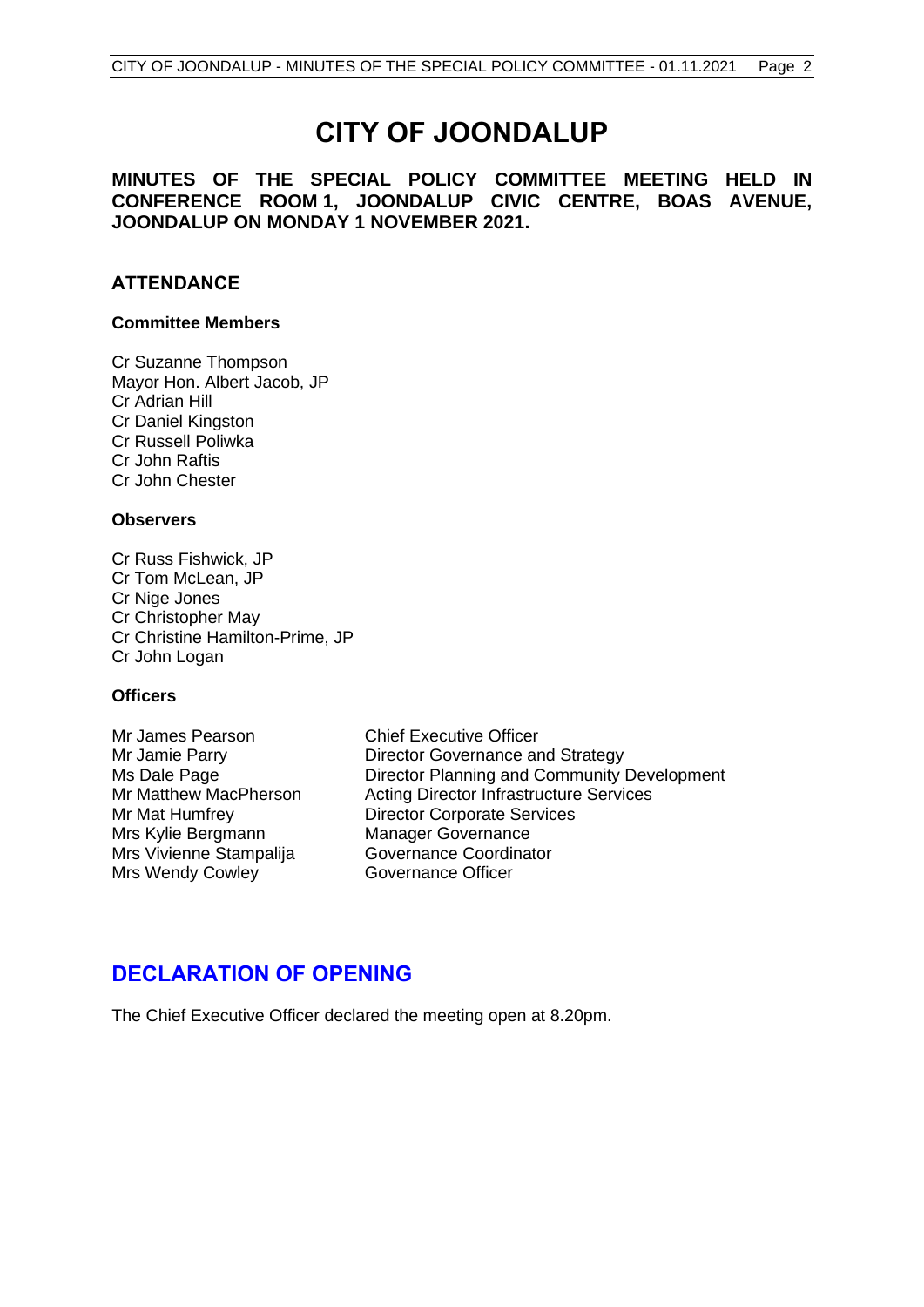# <span id="page-3-0"></span>**DECLARATIONS OF FINANCIAL INTEREST / PROXIMITY INTEREST / INTEREST THAT MAY AFFECT IMPARTIALITY**

Nil.

# <span id="page-3-1"></span>**ELECTION OF PRESIDING MEMBER**

Section 5.12 of the *Local Government Act 1995* (the Act) requires a committee appointed by a local government, to appoint a Presiding Member as the first item of business at its first meeting. Schedule 2.3 of the Act requires the Chief Executive Officer to preside.

Cr John Raftis nominated Cr Suzanne Thompson for the position of Presiding Member. Cr Thompson accepted the nomination.

There being no further nominations at the close of the Election for Presiding Member, Cr Suzanne Thompson was declared elected unopposed to the position of Presiding Member and assumed the Chair at 8.22pm.

# <span id="page-3-2"></span>**ELECTION OF DEPUTY PRESIDING MEMBER**

It is open for the Committee to elect a Deputy Presiding Member, who would chair the meeting in the absence of the Presiding Member. Alternatively, if the Presiding Member is unavailable to chair the meeting and no Deputy Presiding Member has been appointed, in accordance with Section 5.14 of the Act, the Committee Members present at the meeting may choose one of themselves to preside over the meeting.

Hon. Mayor Albert Jacob, JP nominated Cr Daniel Kingston for the position of Deputy Presiding Member. Cr Kingston accepted the nomination.

There being no further nominations at the close of the Election for Deputy Presiding Member, Cr Daniel Kingston was declared elected unopposed to the position of Deputy Presiding Member.

# <span id="page-3-3"></span>**APOLOGIES AND LEAVE OF ABSENCE**

# **Leave of Absence Previously Approved**

<span id="page-3-4"></span>

Cr Nige Jones 2 November 2021 inclusive.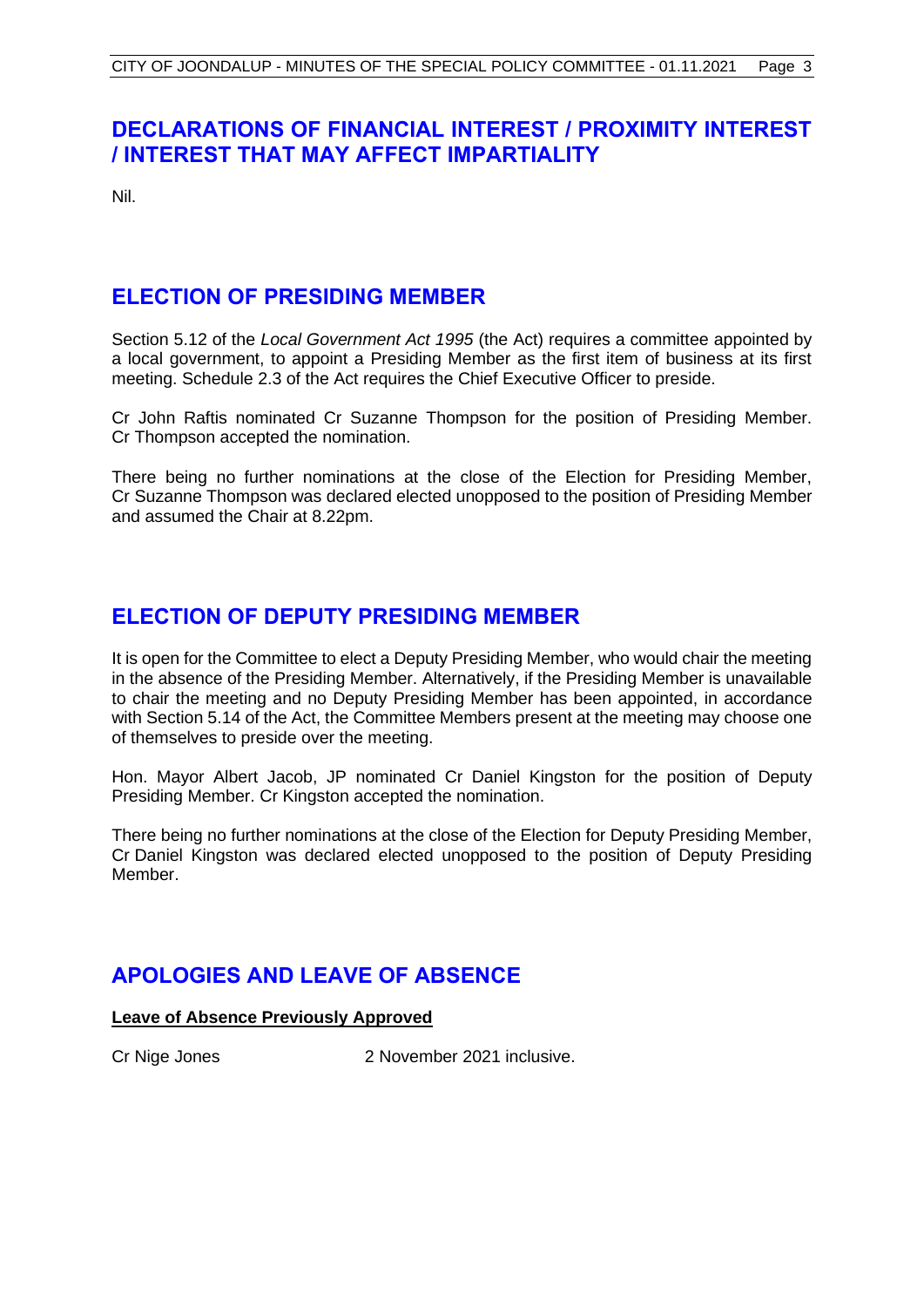# **ANNOUNCEMENTS BY THE PRESIDING MEMBER WITHOUT DISCUSSION**

Nil.

# <span id="page-4-0"></span>**IDENTIFICATION OF MATTERS FOR WHICH THE MEETING MAY BE CLOSED TO THE PUBLIC**

In accordance with Clause 5.2 of the City's *Meeting Procedures Local Law 2013*, this meeting was not open to the public.

# <span id="page-4-1"></span>**PETITIONS AND DEPUTATIONS**

Nil.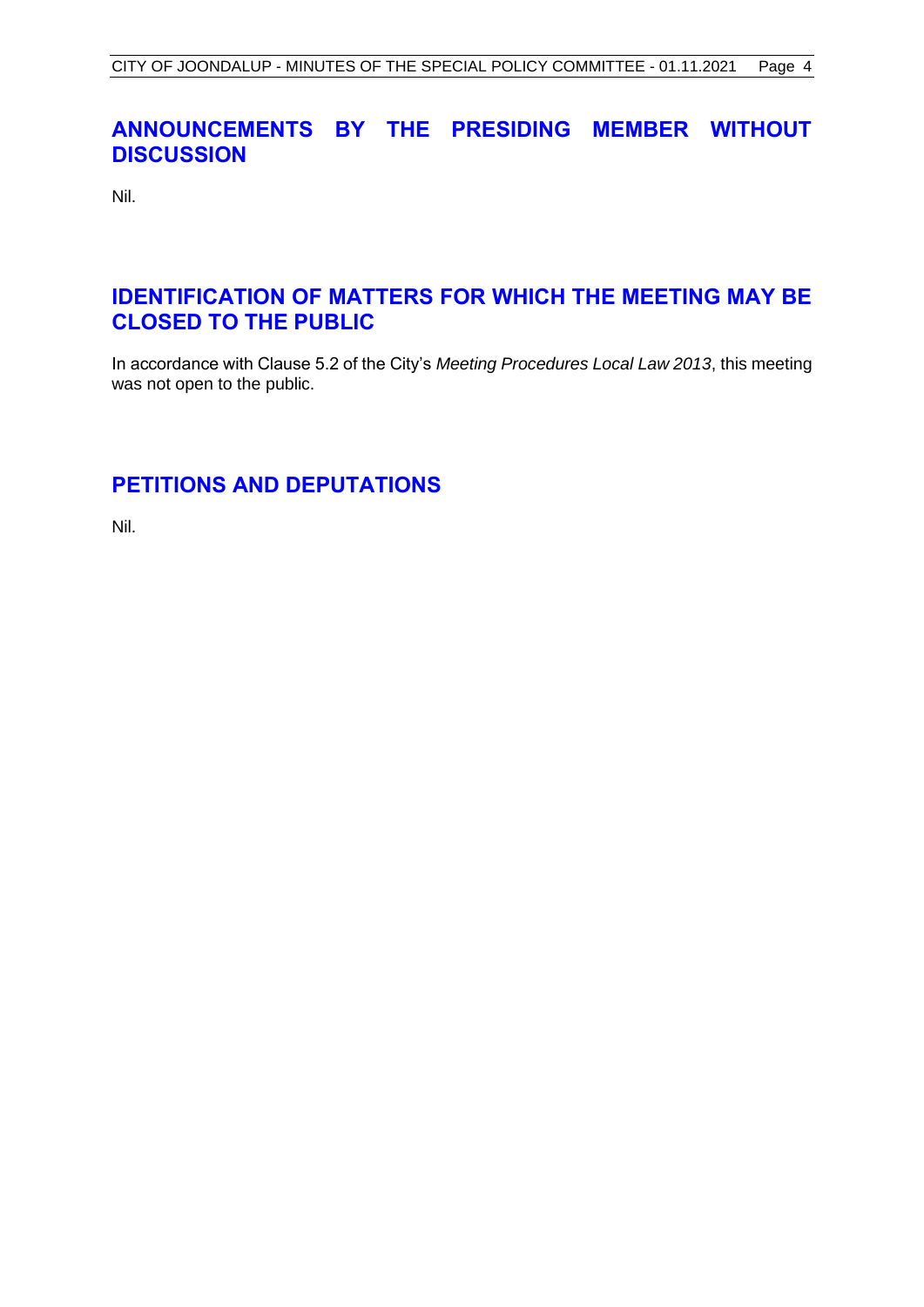# <span id="page-5-0"></span>**REPORT**

# <span id="page-5-1"></span>**ITEM 1 SETTING OF MEETING DATES - POLICY COMMITTEE WARD** All **RESPONSIBLE** Mr Jamie Parry **DIRECTOR Governance and Strategy FILE NUMBERS** 02153, 103963, 101515 **ATTACHMENT** Nil **AUTHORITY / DISCRETION** Executive - The substantial direction setting and oversight role of Council, such as adopting plans and reports, accepting tenders, directing operations, setting and amending budgets.

# **PURPOSE**

For the Policy Committee to consider the proposed schedule of committee meeting dates for 2022.

## **EXECUTIVE SUMMARY**

In order to assist with forward planning for all Elected Members, management and staff, a schedule of meeting dates has been prepared for the Policy Committee, ensuring synergy between meeting dates and the flow of information and decision-making.

It is recommended that the Policy Committee adopts the meeting dates and times for the Policy Committee of the City of Joondalup to be held at the Joondalup Civic Centre (Conference Room 2), Boas Avenue, Joondalup.

# **BACKGROUND**

The Policy Committee was established at the Special Council Meeting held on 6 November 2017. The role of the Policy Committee is to:

- make recommendations to Council on the development and review of the City's policies and overall policy framework;
- develop and maintain a visual art collection of significance and repute that reflects the cultural aspirations of the City of Joondalup and its expressed goals and policies;
- collect works of visual art of demonstrable excellence by artists of significance, consistent with the perceived developments in West Australian contemporary art;
- collect and commission selectively works of art which enhance the existing Collection and which foster an understanding, enjoyment and appreciation of the visual arts among the broader community and members of the general public;
- review the criteria established to determine award winners; and
- oversee the strategic direction of the City's Art Award events, Visual Art Collection and Visual Art Programs.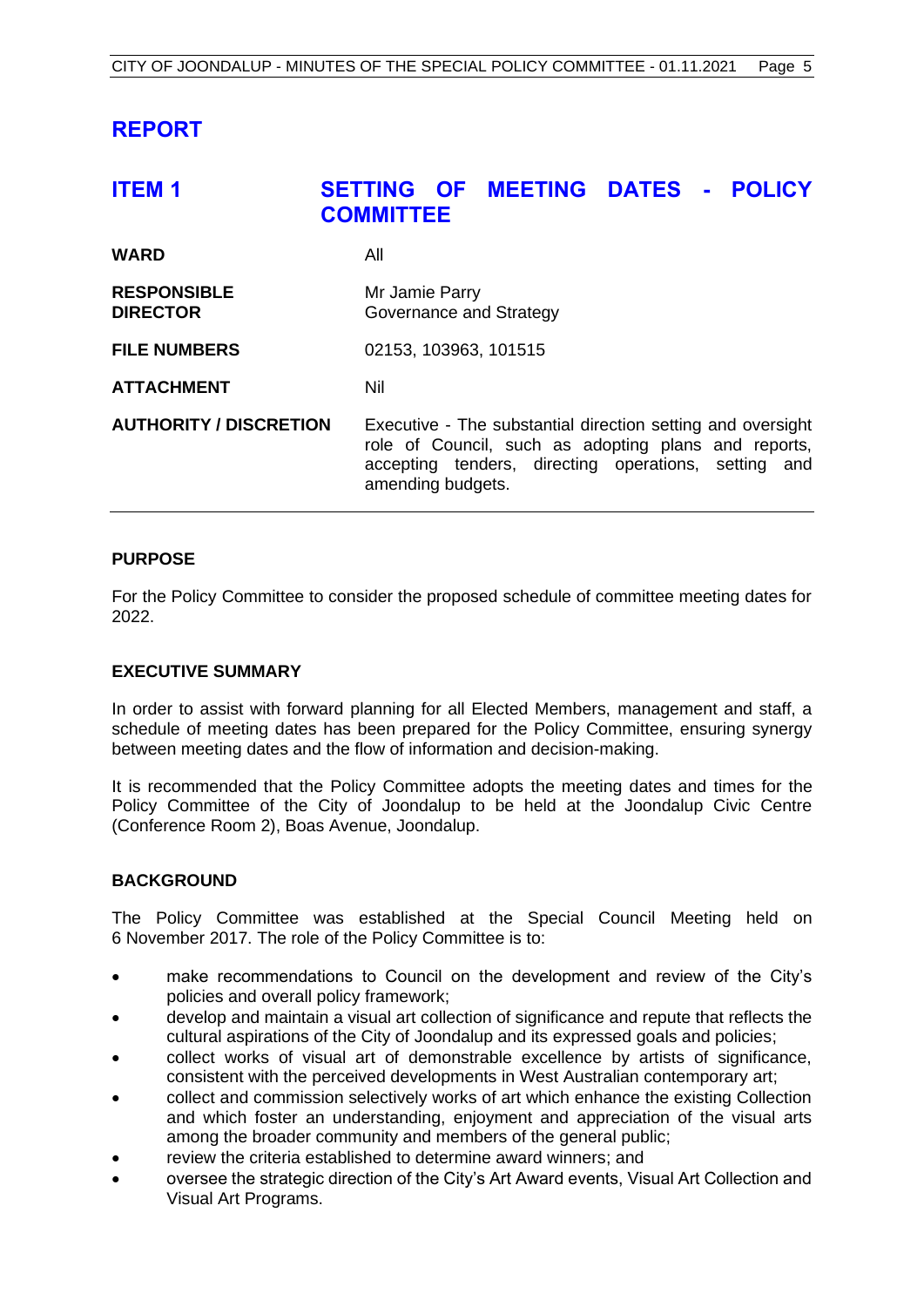The proposed schedule of Council meeting dates is based on the format used in recent years. That is, a monthly meeting format with Strategy Sessions held on the first Tuesday of each month, Briefing Sessions held on the second Tuesday and Council meetings on the third Tuesday.

This enables committee meetings to be scheduled on the Monday, Tuesday or Wednesday of weeks one, two and three so to minimise potential conflicts with other Council activities and provide a 'meeting-free' week in the fourth week of each month.

It is preferable to hold committee meetings in the first week of the month, thereby enabling committee recommendations to be listed in the Briefing Session agenda and subsequently the Council Meeting agenda, however this may not always be possible due to other scheduled meetings.

# **DETAILS**

The Policy Committee will oversee the development and review of the City's policies as well as oversee the strategic direction of the City's Art Award events, Visual Art Collection and Visual Art Programs.

It is therefore suggested the Policy Committee meets as follows:

- Monday 21 February 2022, commencing at 6.15pm.
- Monday 9 May 2022, commencing at 5.45pm.
- Monday 1 August 2022, commencing at 5.45pm.
- Monday 31 October 2022, commencing at 5.45pm.

### **Issues and Options Considered**

The Policy Committee can either:

- adopt the meeting dates as proposed in this Report or
- amend the meeting dates.

### **Legislation / Strategic Community Plan / Policy Implications**

| Legislation | Local Government Act 1995.                           |
|-------------|------------------------------------------------------|
|             | Local Government (Administration) Regulations 1996.  |
|             | City of Joondalup Meeting Procedures Local Law 2013. |

### **Strategic Community Plan**

| <b>Key theme</b>            | Governance and Leadership. |
|-----------------------------|----------------------------|
| <b>Objective</b>            | Corporate capacity.        |
| <b>Strategic initiative</b> | Not applicable.            |
| <b>Policy</b>               | Not applicable.            |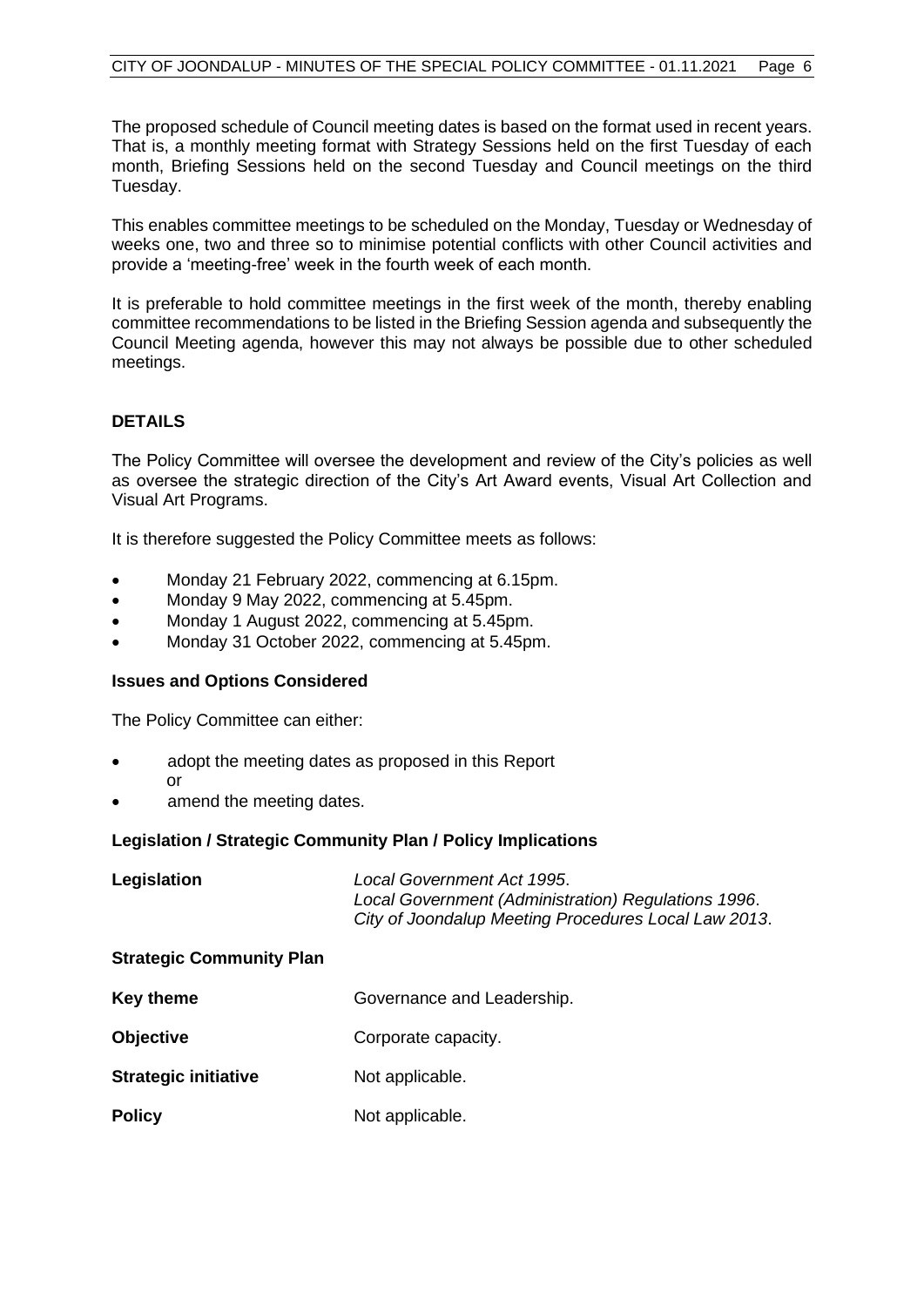### **Risk Management Considerations**

Should forward planning of committee meetings not be identified, then there is a risk for meetings to be held on an ad-hoc basis, lacking coordination with other key meetings and corporate planning processes.

### **Financial / Budget Implications**

Not applicable.

### **Regional Significance**

Not applicable.

## **Sustainability Implications**

Not applicable.

## **Consultation**

Not applicable.

### **COMMENT**

The proposed dates have been prepared based on the expected demand and timeframes associated with policy reviews, specifically the community consultation process. Meetings have been scheduled on the same day and time to provide Elected Members with a consistent meeting schedule.

### **VOTING REQUIREMENTS**

Simple Majority.

**MOVED Cr Raftis, SECONDED Cr Kingston that Council that the Policy Committee ADOPTS the following meeting dates and times for the Policy Committee of the City of Joondalup to be held at the Joondalup Civic Centre (Conference Room 2), Boas Avenue, Joondalup:**

- **1 Monday 21 February 2022, commencing at 6.15pm;**
- **2 Monday 9 May 2022, commencing at 5.45pm;**
- **3 Monday 1 August 2022, commencing at 5.45pm;**
- **4 Monday 31 October 2022, commencing at 5.45pm.**

### **The Motion was Put and CARRIED (7/0)**

**In favour of the Motion:** Cr Thompson, Mayor Jacob, Crs Chester, Hill, Kingston, Poliwka and Raftis.